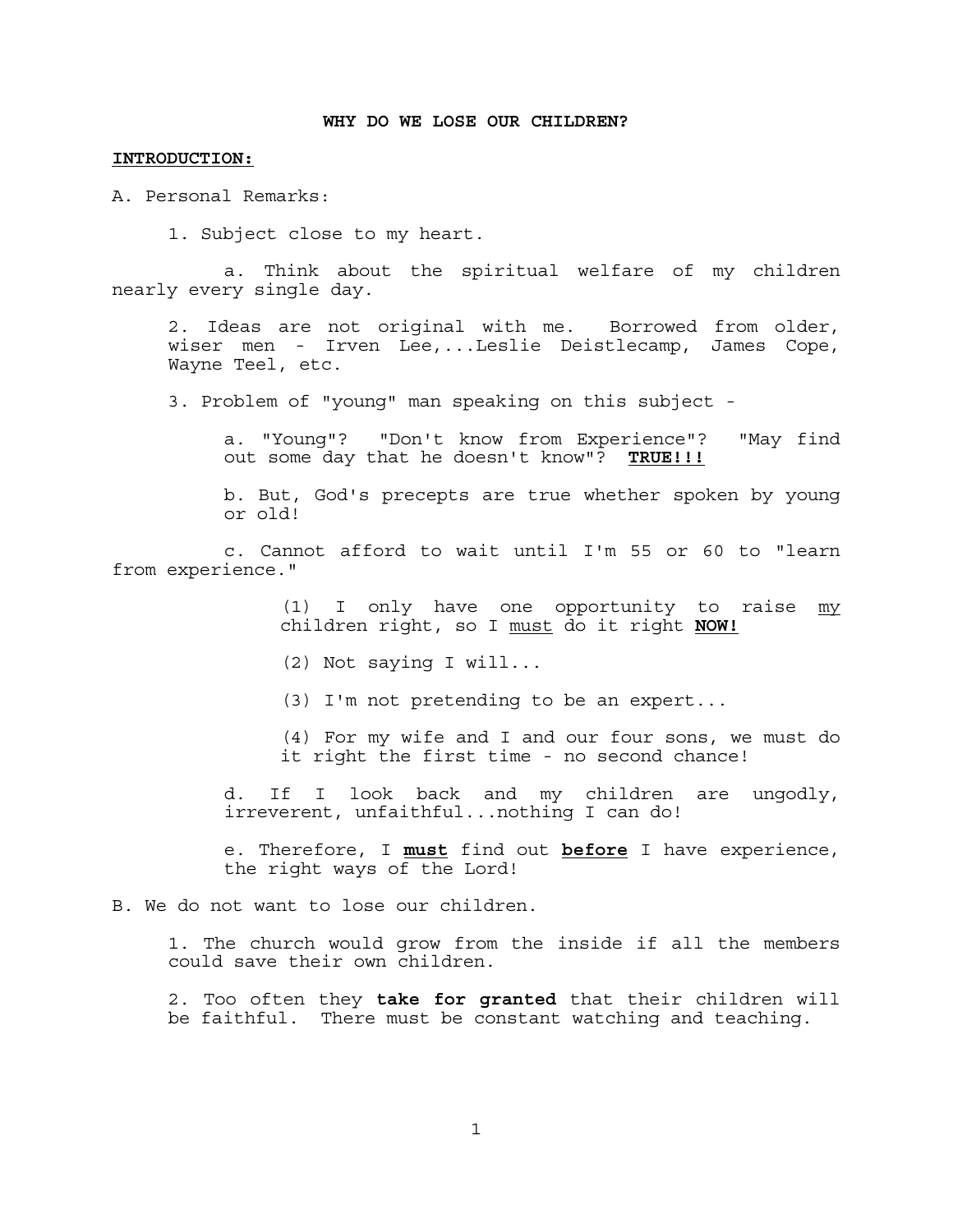a. Some things said today may be true of parents present:

(1) If true, say so, warn young parents.

 (2) No intent to embarrass, be unkind, or open old wounds. This lesson is for young parents who yet have time to make amends.

 3. Satan is an adversary, and he goes about as a roaring lion seeking whom he may devour (1 Peter 5:8). This includes our children.

 4. One generation does not inherit its knowledge from the generation that goes before it. (Example: Strong church weak in second generation and gone in the third.)

> a. Example: Children of Israel - Time of Moses, Joshua, afterward.

# **Judges 2:10-13**

- (1) Knew not God.
- (2) Did evil.
- (3) Served Baalim.
- (4) Forsook the Lord.

C. However, many parents must look back and be broken hearted at the loss spiritually of their children - from service to God.

- 1. Faithful parents faith**less** children.
- 2. Ask: "Why is our child not faithful to the Lord?" "Why has our child turned from God?"

D. I am assuming that each is concerned about their children and about this subject.

E. Let us consider some reasons why we lose our children. If we learn, we can perhaps avoid.

# **I. NOW FAITHFUL PARENTS, ONCE WERE NOT**.

- A. When young children young too busy.
	- 1. Material, financial desires -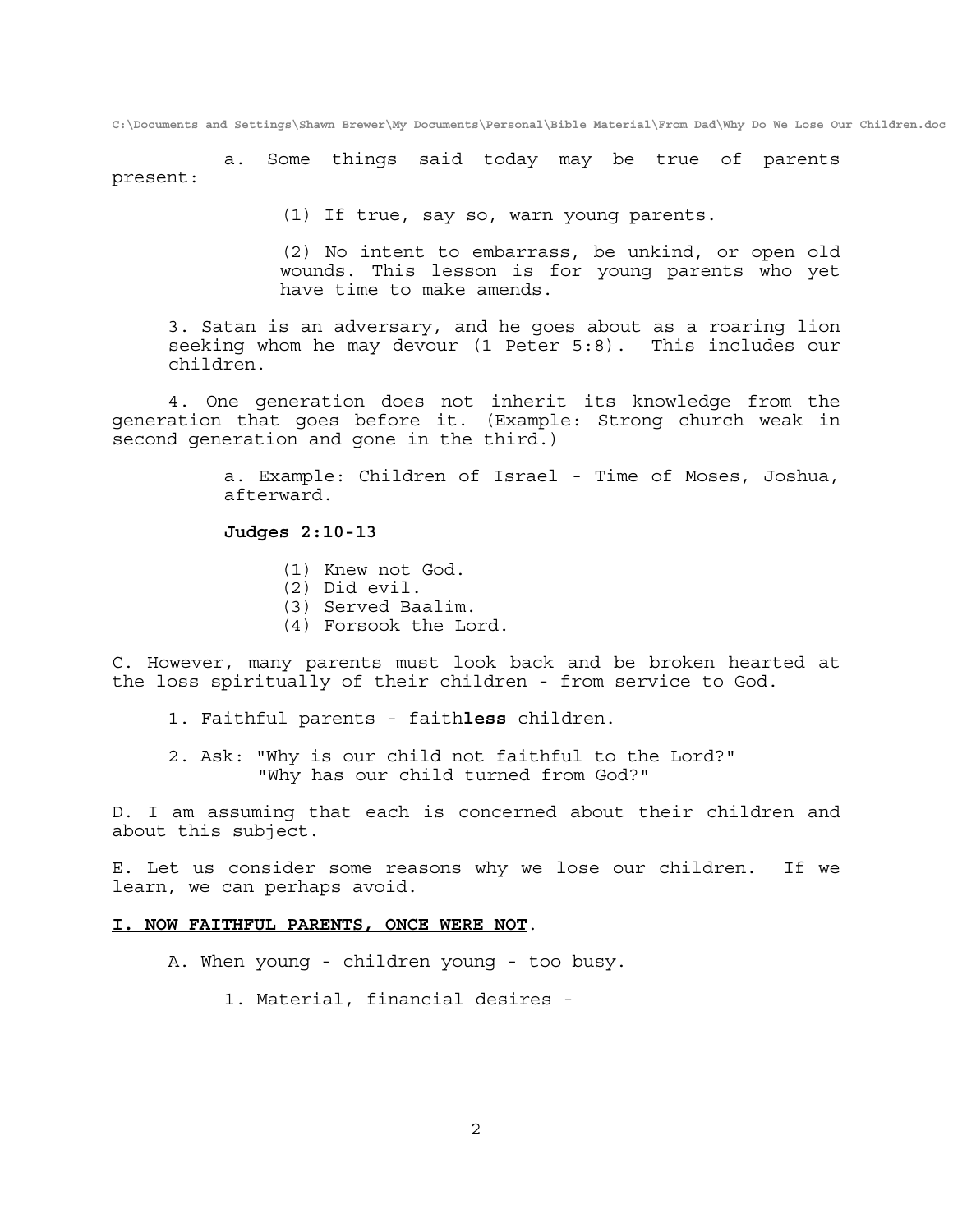a. Father works long hours - many times choose job or change job that limits so one never has time with children.

b. Mother takes job to help.

 c. Look for "financial security" - often want material things in beginning - house, car, etc. Leave no time to serve God or be with family.

 2. Child left to be reared by baby sitter, day care operators, etc.

> a. **NO ONE CAN CARE FOR YOUR CHILD'S NEEDS** (emotional, spiritual, or physical) **SUCH AS YOU CAN!**

 (1) **NOT EVEN GRANDMOTHER!** Please do not get angry! Warning: do not sacrifice your children on the altar of materialism.

B. Children taught early have the greater opportunity.

 1. May find exceptions to this rule (Hezekiah example). Why rely on exception?

 a. Are you willing to take the chance? Some parents do! **MOST DO!!**

 2. Relate brother Lee's story about man mad at church (Good Homes In A Wicked World - Irven Lee p. 117).

> 3. I wish it were possible to impress on young parents the seriousness of being negligent in their duty to the Lord and in failing to teach their children **while** they can be reached. Too often they feel that there will be time later.

# **II. PARENTS WHO ARE LUKE WARM**

A. Like the Laodiceans - Revelation 3:14-17.

 B. For every transgression - consequence - luke warm will pay.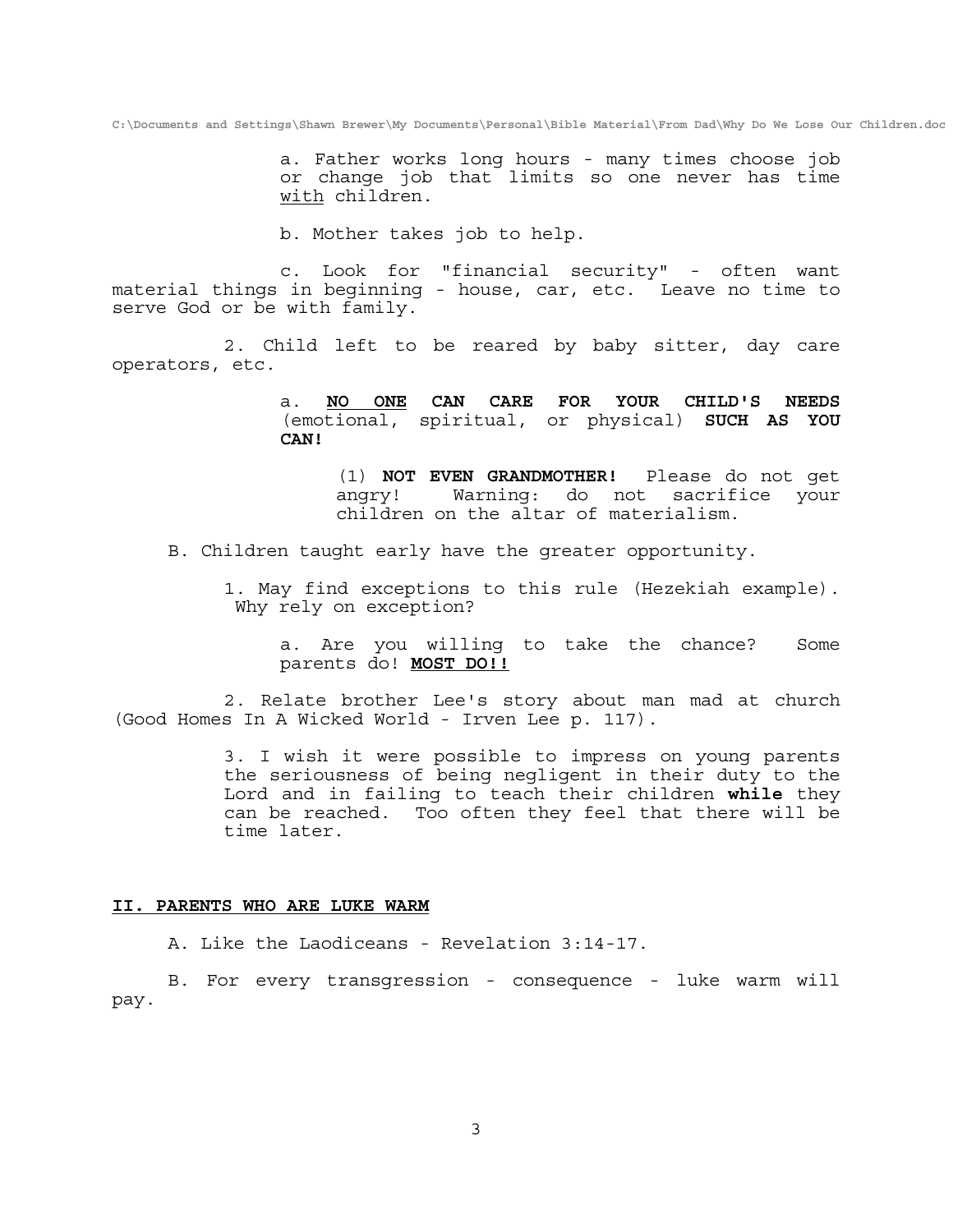C. Parents who may attend when it is convenient - take no real interest in the work of the Church.

1. Miss if company comes.

 2. If it is cold, hot, rain, fog, snow, if we get up late, want to go somewhere (an ol' excuse).

 D. We have taught our children that religious convictions are not important.

# **III. PARENTS FAITHFUL IN ATTENDANCE; UNFAITHFUL IN BIBLE TEACHING:**

A. Not "bad" people -

1. Insist children attend.

2. Not "ungodly".

3. Do not teach the wrong things.

4. Just do not teach at all.

5. Leave teaching to Bible class teachers, preacher,

#### etc.

B. Do not study themselves.

1. Children never **see** parents study.

 C. Do not teach and encourage their children to study (sometimes study ourselves).

1. Do not put God before them.

 a. Is yours a home that can go from Sunday to Sunday and God not be mentioned?

 b. If we do not stimulate our children's interest in God, that interest will soon be diverted elsewhere.

 **Ecclesiastes 12:1** Remember now thy Creator in the days of thy youth, while the evil days come not, nor the years draw nigh, when thou shalt say, I have no pleasure in them;

 (1) **Example**: Young child who wants/cries to go to meeting - denied - soon will not go if given the opportunity.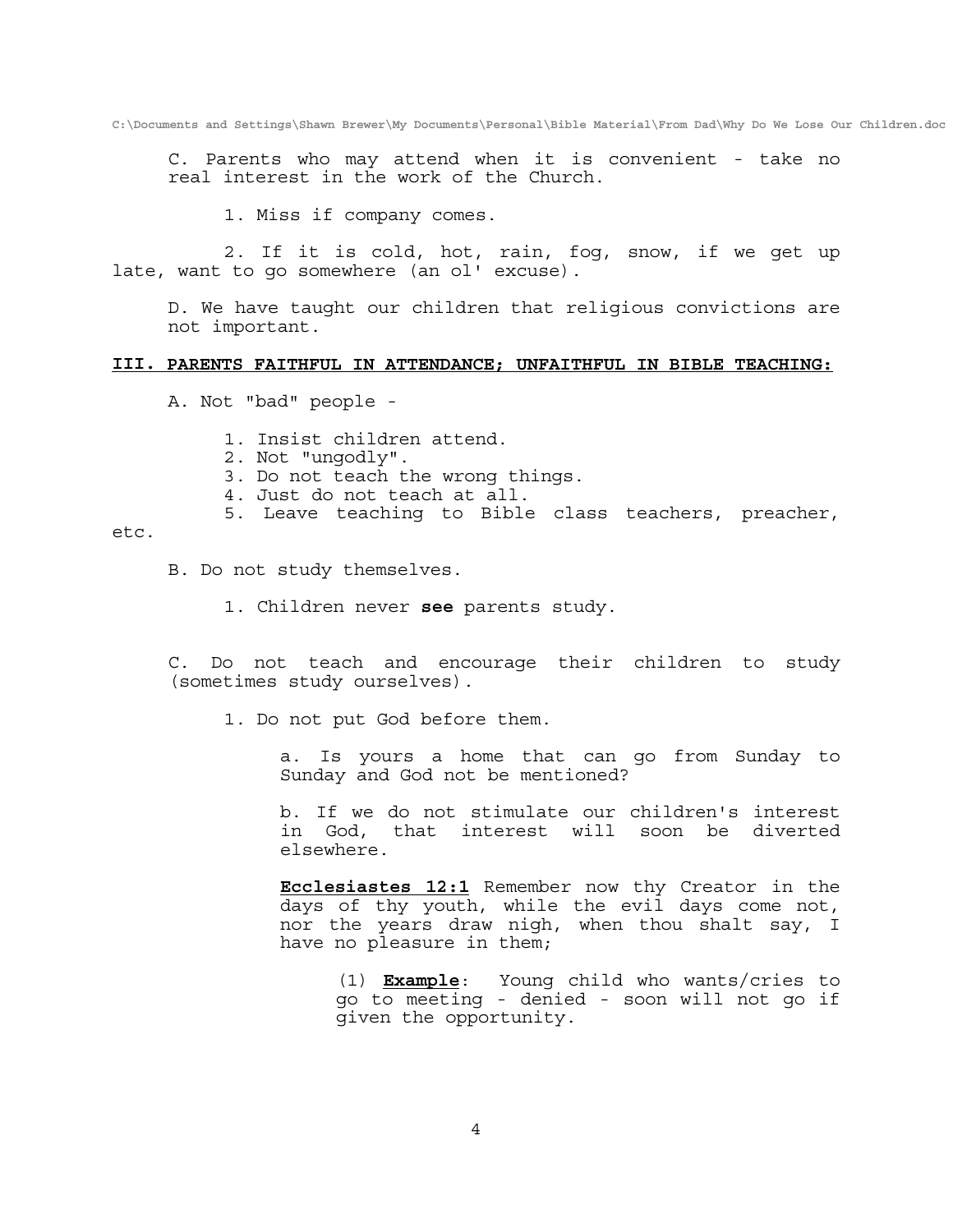D. Sometimes parents make the grievous mistake of allowing children to decide if they will go to meeting.

 1. Perverted idea of allowing children to do as they please. Wash face? Comb hair?

 2. Example of coach voting on whether boys would play ball or go to worship.

 E. Sometimes, after having taken child to service all their lives, they leave home and church and we ask, "Why?"

 1. May have taught them instrumental music is wrong, institutionalism is wrong (not why, just that it is) etc., but never taught them that there is: One Body, One Church, One Way of Salvation. **Cf.**

> **Acts 4:12** Neither is there salvation in any other: for there is none other name under heaven given among men, whereby we must be saved.

F. Reverence for God must be **taught**.

- 1. By example
- 2. By insisting on proper dress
- 3. By insistence on paying attention during worship.
- 4. Does not "just happen."
- 5. Relate brother Lee's example of irreverence.

# **IV. PARENTS FAITHFUL IN ATTENDANCE BUT UNGODLY IN LIFE**.

 A. Appear pious to others, but live unclean lives before children.

B. Play the role of hypocrite before them.

- 1. Vulgar speech.
- 2. Beer, cigarettes.
- 3. Lying.

 4. Cheating in business (partner or customer) or government.

- 5. Break the law (child watches father at a stop sign).
- 6. Adopt the morals, dress, speech of the world.

# **1 John 2:15-17**

 C. Morality is not **all** the religion of Christ, but true religion will manifest itself in pure morals. (Note: There is a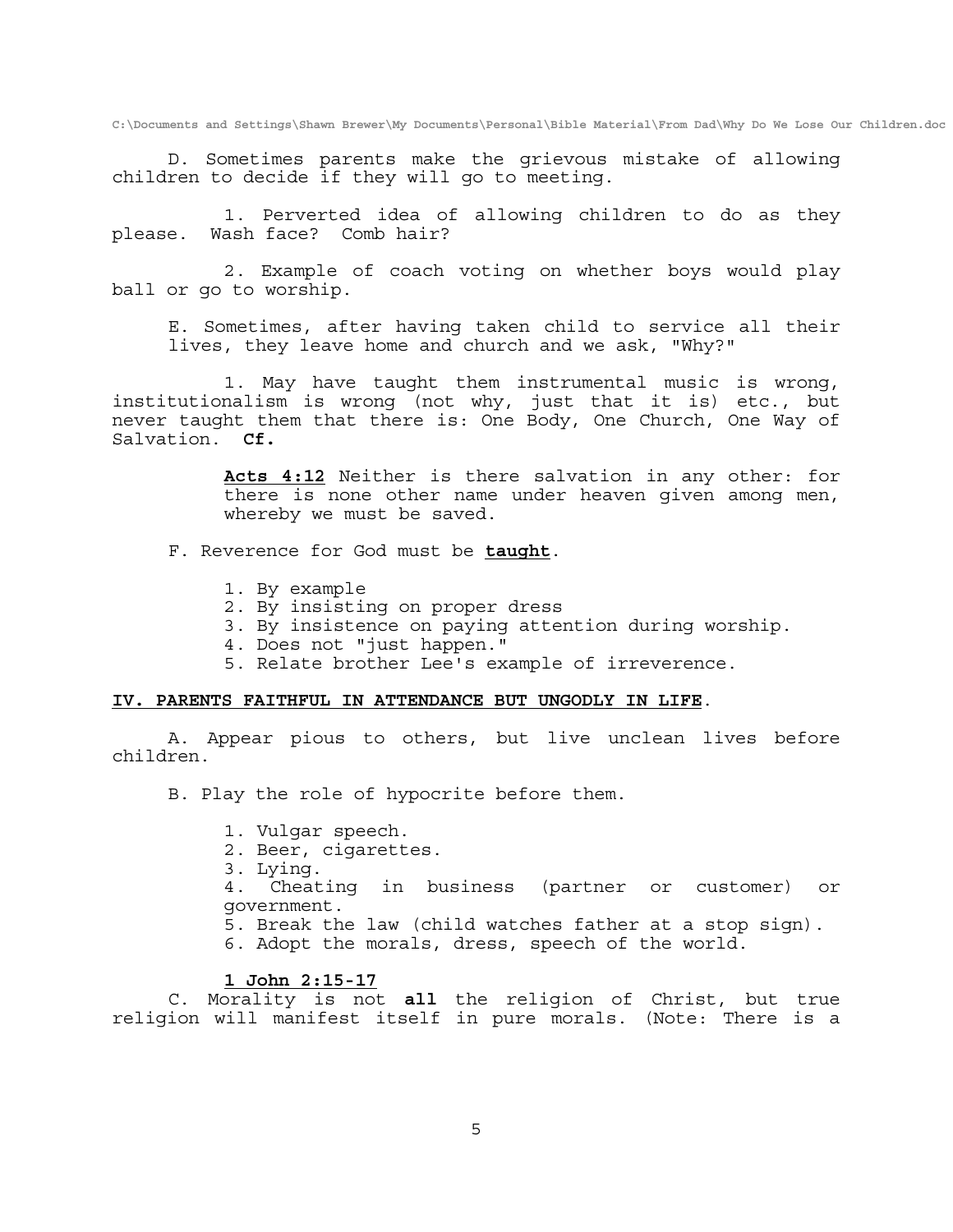difference between the World's standard of morals and God's; He expects a higher standard).

 D. Children will soon learn to despise both the hypocritical parent and the religion they profess - you can't fool your child - **perception.** 

### **V. BECAUSE WE ARE NOT CAREFUL ABOUT THEIR ASSOCIATES**.

 A. Do we allow them to constantly remain in an environment that is detrimental to their faith?

1.Peers at school - playmates, companions.

 a. My father picked some of my companions. Parents have the **right** to choose. Example of tobacco chewing, cursing little boy.

 b. Children will become as those whom they associate with.

 **1 Corinthians 15:33** [KJV] Be not deceived: evil communications corrupt good manners. [ASV] Be not deceived, evil companionship corrupt good morals."

c. Sometimes parents are deceived!

 d. Example: Good apple or potato in container with rotten.

# B. **Keep your children in the right company.**

 1. Make your home an attractive gathering place. (Remember the Kool-Aid commercial - **you** set the example before yours and others.

 2. Encourage your children to bring their friends home. Keep it neat, clean, inviting. Don't be afraid of others "making a mess" (Aunt Jean).

 3. Watch **your** associations. Keep the bad out (even family).

 C. Use your right as parents to prohibit your child from going places that are not good for him/her.

1. Refute idea of child having right to choose.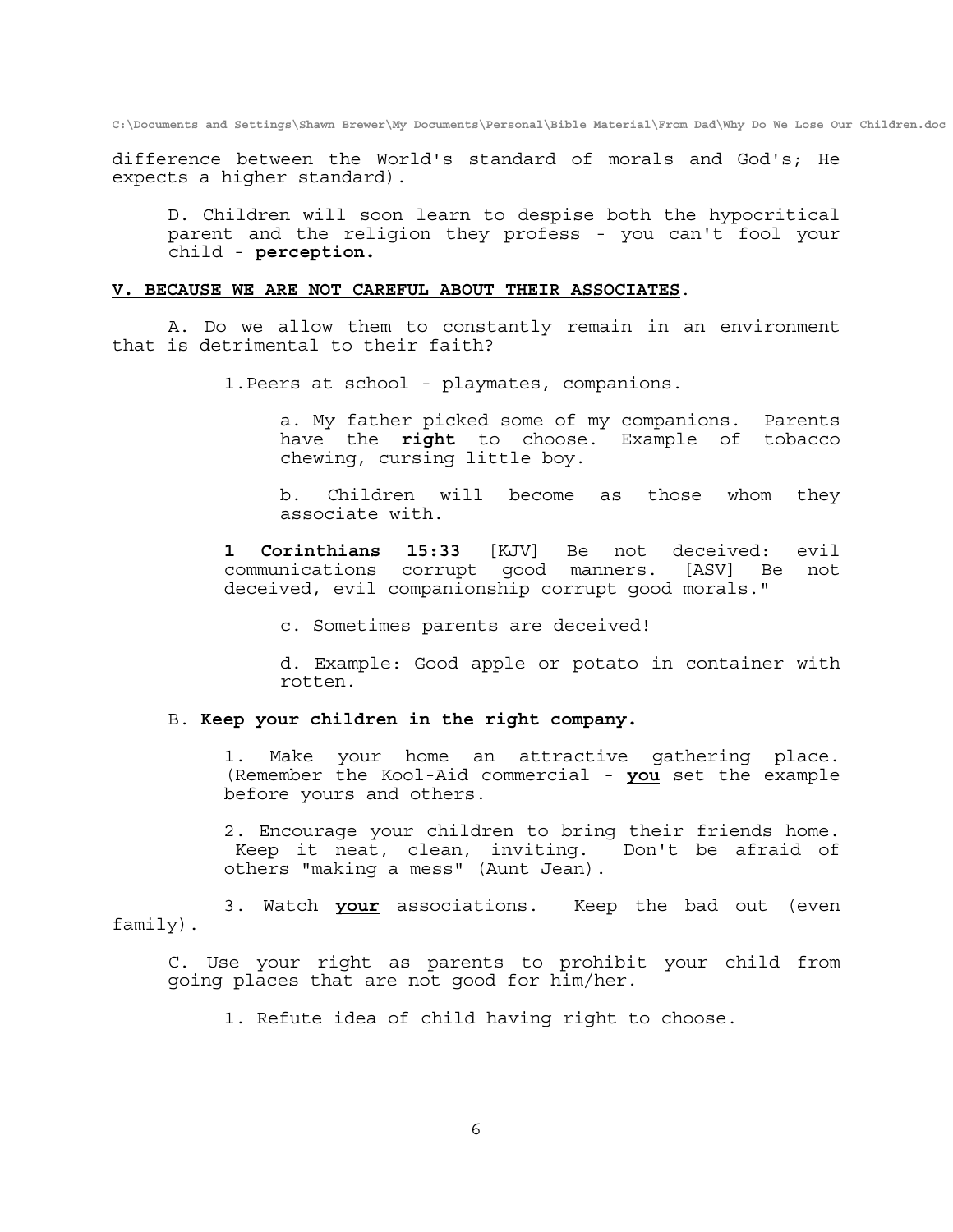a. Must allow child to **try** to make decisions - hard for parent!

b.

 c. Example: Farmer plants good seed, in good soil, uses good fertilizer, then allows weeds to ruin the crop. Shame on him!

### **VI. NOT CAREFUL ABOUT EDUCATION - WHO AND WHAT**:

A. School system can destroy your child's faith.

 1. Once the Bible could be used as a textbook - not anymore!

> a. Many remember exactly what they were doing when they heard of John Kennedy's death. I remember the death of Bible reading in the schools (4th grade - Teacher had tears in her eyes).

2. Can teach:

 a. Evolution (= atheism). [Note the use of "doublespeak" i.e. "previously enjoyed" = "used"; "family planning" or "planned parenthood" = "abortion."

 b. Low Morality (= trial marriages, living together, their own brand of "sex education" which rarely teaches moral values, if ever).

c. Alternate life style (= homosexuality).

d. Situation ethics (= no morality).

e. Pro-Choice (= abortion).

 3. Note: Must be limit to religious teaching in public schools, but it is downright shameful to BAN GOD FROM THE CLASSROOM!

- 4. The nation that does is sick!
- 5. Chart some of the things taught in schools.

### **VII. EXTERNAL INFLUENCES**: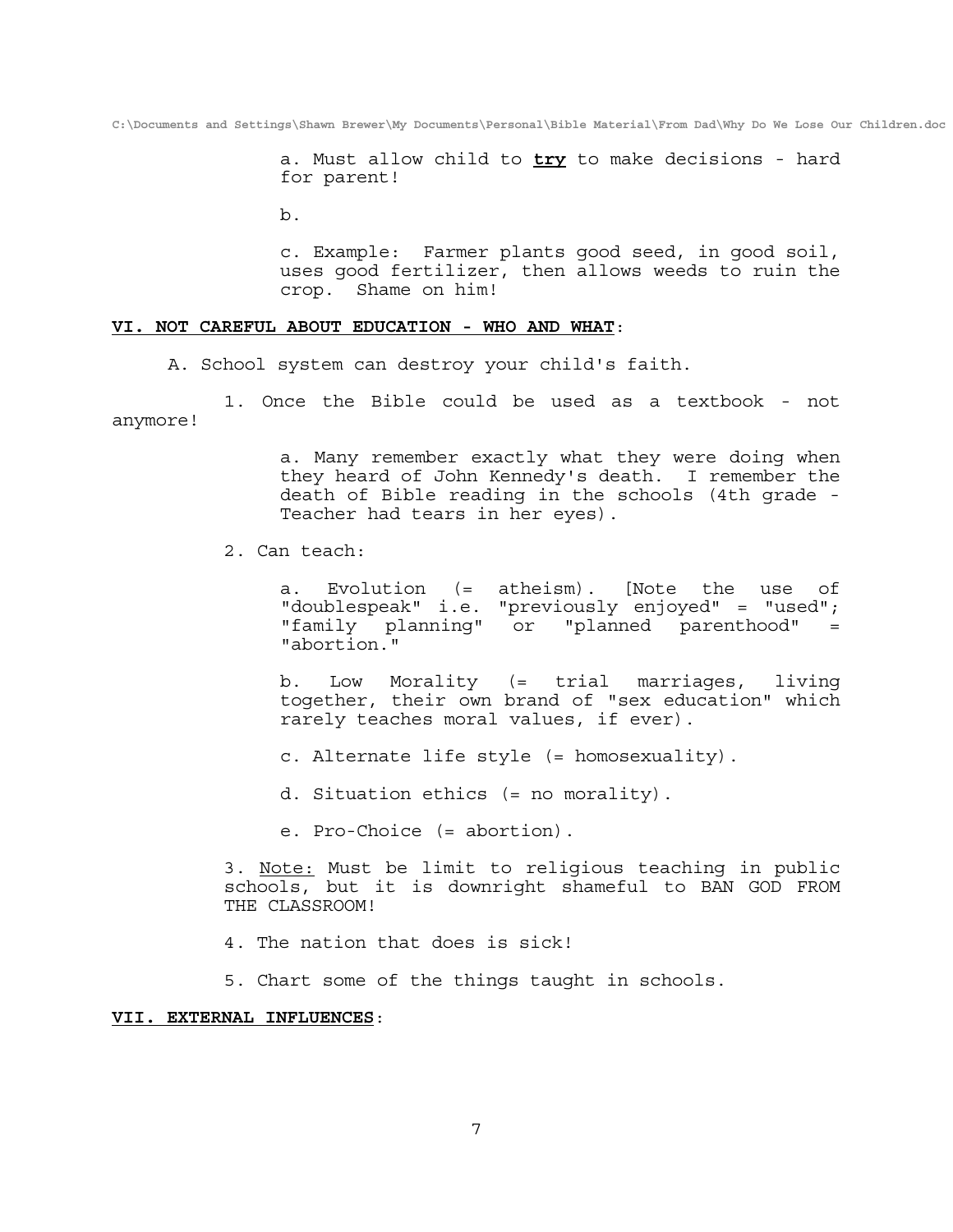A. Christ said, "Take heed what ye hear" (Mark 4:24).

1. Take heed what our children hear, see, read.

B. Music - great influence on young - have seen results.

 1. Parents, pay attention to your children's music..to your own music.

 C. What they see - Television, movies, violence, immodesty, vulgarity, fornication, evolution, liquor drinking, gambling, etc. (Would you allow people to actually perform these things in your home?)

 D. Reading - All kinds of filth available - from religious error to materialism to pornography. Schools have a little of everything in their library.

 1. Don't overlook the benefits that each realm can provide.

E. Strictness, not leniency, must be the rule.

### **VIII. BECAUSE WE HAVE REMOVED THEM FROM OUR FAMILY CIRCLE**:

 A. Affluence is a major cause. Out of sight often means out of control and out of godliness.

B. Dealt with in earlier lesson.

### **CONCLUSION**:

Additional thoughts:

Remember, no such thing as the "imputed righteousness" of the parents.

Don't constantly display church problems or continually criticize the elders, preacher, or other brethren.

Can't rear our children right just by example - Eli - didn't restrain (1 Samuel 3:13); Abraham - commanded his children (Genesis 18:19)

Children, just because your parents are good, does not mean you are saved.